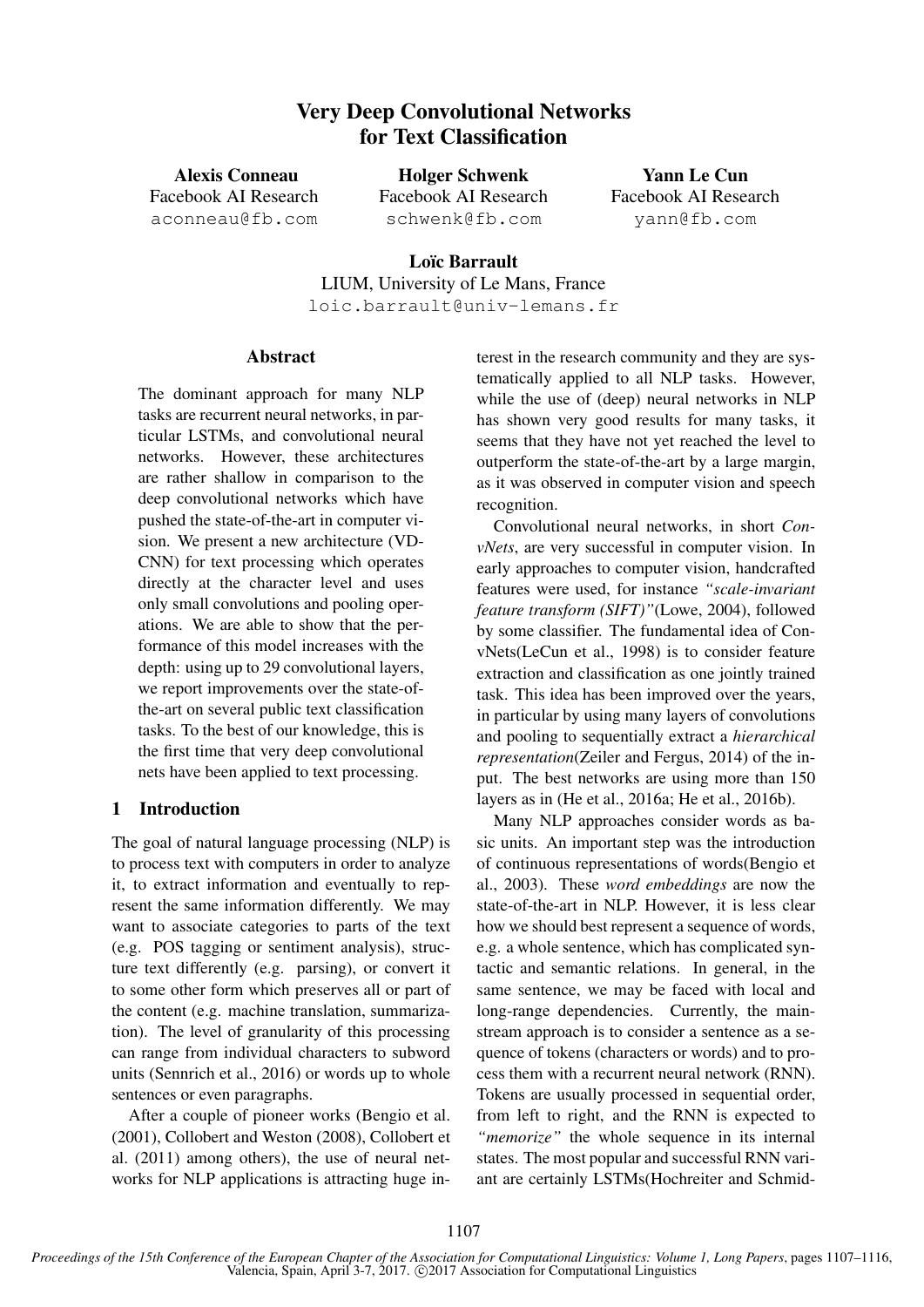| Dataset | Label     | Sample                                                                              |  |  |  |
|---------|-----------|-------------------------------------------------------------------------------------|--|--|--|
| Yelp P. | $+1$      | Been going to Dr. Goldberg for over 10 years. I think I was one of his 1st          |  |  |  |
|         |           | patients when he started at MHMG. Hes been great over the years and is really       |  |  |  |
|         |           | all about the big picture. []                                                       |  |  |  |
| Amz P.  | 3(75)     | I love this show, however, there are 14 episodes in the first season and this DVD   |  |  |  |
|         |           | only shows the first eight. []. I hope the BBC will release another DVD that        |  |  |  |
|         |           | contains all the episodes, but for now this one is still somewhat enjoyable.        |  |  |  |
| Sogou   | "Sports"  | ju4 xi1n hua2 she4 5 yue4 3 ri4, be3i ji1ng 2008 a4o yu4n hui4 huo3 ju4 jie1        |  |  |  |
|         |           | li4 ji1ng guo4 shi4 jie4 wu3 da4 zho1u 21 ge4 che2ng shi4                           |  |  |  |
| Yah. A. |           | "Computer," What should I look for when buying a laptop? What is the best brand and |  |  |  |
|         | Internet" | what's reliable?","Weight and dimensions are important if you're planning to        |  |  |  |
|         |           | travel with the laptop. Get something with at least 512 mb of RAM. [] is a          |  |  |  |
|         |           | good brand, and has an easy to use site where you can build a custom laptop."       |  |  |  |

Table 1: Examples of text samples and their labels.

huber, 1997) – there are many works which have shown the ability of LSTMs to model long-range dependencies in NLP applications, e.g. (Sundermeyer et al., 2012; Sutskever et al., 2014) to name just a few. However, we argue that LSTMs are generic learning machines for sequence processing which are lacking task-specific structure.

We propose the following analogy. It is well known that a fully connected one hidden layer neural network can in principle learn any realvalued function, but much better results can be obtained with a deep problem-specific architecture which develops hierarchical representations. By these means, the search space is heavily constrained and efficient solutions can be learned with gradient descent. ConvNets are namely adapted for computer vision because of the compositional structure of an image. Texts have similar properties : characters combine to form n-grams, stems, words, phrase, sentences etc.

We believe that a challenge in NLP is to develop deep architectures which are able to learn hierarchical representations of whole sentences, jointly with the task. In this paper, we propose to use deep architectures of many convolutional layers to approach this goal, using up to 29 layers. The design of our architecture is inspired by recent progress in computer vision, in particular (Simonyan and Zisserman, 2015; He et al., 2016a).

This paper is structured as follows. There have been previous attempts to use ConvNets for text processing. We summarize the previous works in the next section and discuss the relations and differences. Our architecture is described in detail in section 3. We have evaluated our approach on

several sentence classification tasks, initially proposed by (Zhang et al., 2015). These tasks and our experimental results are detailed in section 4. The proposed deep convolutional network shows significantly better results than previous ConvNets approach. The paper concludes with a discussion of future research directions for very deep approach in NLP.

# 2 Related work

There is a large body of research on sentiment analysis, or more generally on sentence classification tasks. Initial approaches followed the classical two stage scheme of extraction of (handcrafted) features, followed by a classification stage. Typical features include bag-of-words or  $n$ grams, and their TF-IDF. These techniques have been compared with ConvNets by (Zhang et al., 2015; Zhang and LeCun, 2015). We use the same corpora for our experiments. More recently, words or characters, have been projected into a low-dimensional space, and these embeddings are combined to obtain a fixed size representation of the input sentence, which then serves as input for the classifier. The simplest combination is the element-wise mean. This usually performs badly since all notion of token order is disregarded.

Another class of approaches are recursive neural networks. The main idea is to use an external tool, namely a parser, which specifies the order in which the word embeddings are combined. At each node, the left and right context are combined using weights which are shared for all nodes (Socher et al., 2011). The state of the top node is fed to the classifier. A recurrent neural net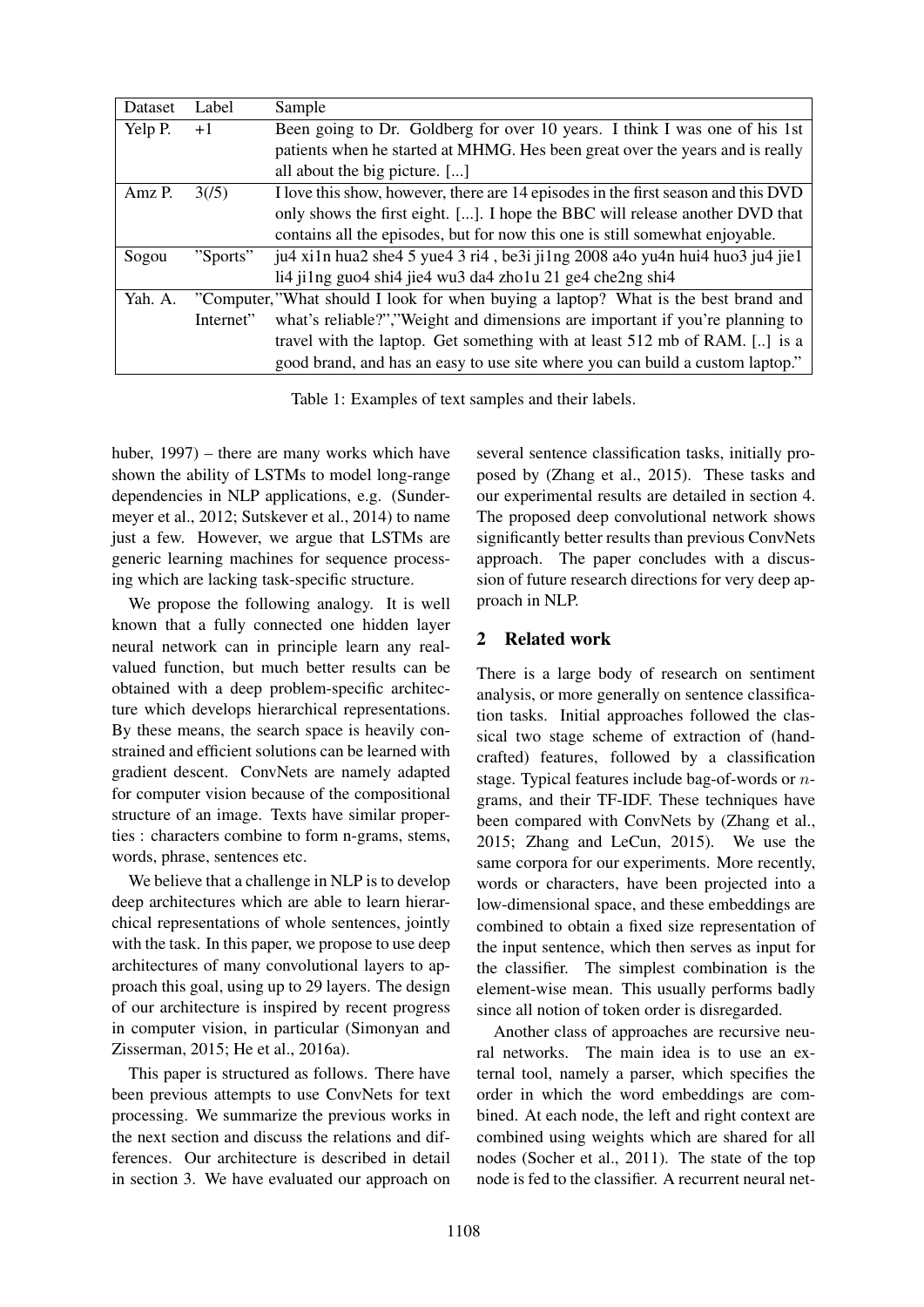work (RNN) could be considered as a special case of a recursive NN: the combination is performed sequentially, usually from left to right. The last state of the RNN is used as fixed-sized representation of the sentence, or eventually a combination of all the hidden states.

First works using convolutional neural networks for NLP appeared in (Collobert and Weston, 2008; Collobert et al., 2011). They have been subsequently applied to sentence classification (Kim, 2014; Kalchbrenner et al., 2014; Zhang et al., 2015). We will discuss these techniques in more detail below. If not otherwise stated, all approaches operate on words which are projected into a high-dimensional space.

A rather shallow neural net was proposed in (Kim, 2014): one convolutional layer (using multiple widths and filters) followed by a max pooling layer over time. The final classifier uses one fully connected layer with drop-out. Results are reported on six data sets, in particular Stanford Sentiment Treebank (SST). A similar system was proposed in (Kalchbrenner et al., 2014), but using five convolutional layers. An important difference is also the introduction of multiple *temporal k-max pooling* layers. This allows to detect the k most important features in a sentence, independent of their specific position, preserving their relative order. The value of k depends on the length of the sentence and the position of this layer in the network. (Zhang et al., 2015) were the first to perform sentiment analysis entirely at the character level. Their systems use up to six convolutional layers, followed by three fully connected classification layers. Convolutional kernels of size 3 and 7 are used, as well as simple max-pooling layers. Another interesting aspect of this paper is the introduction of several large-scale data sets for text classification. We use the same experimental setting (see section 4.1). The use of character level information was also proposed by (Dos Santos and Gatti, 2014): all the character embeddings of one word are combined by a max operation and they are then jointly used with the word embedding information in a shallow architecture. In parallel to our work, (Yang et al., 2016) proposed a based hierarchical attention network for document classification that perform an attention first on the sentences in the document, and on the words in the sentence. Their architecture performs very well on datasets whose samples contain multiple sentences.

In the computer vision community, the combination of recurrent and convolutional networks in one architecture has also been investigated, with the goal to *"get the best of both worlds"*, e.g. (Pinheiro and Collobert, 2014). The same idea was recently applied to sentence classification (Xiao and Cho, 2016). A convolutional network with up to five layers is used to learn highlevel features which serve as input for an LSTM. The initial motivation of the authors was to obtain the same performance as (Zhang et al., 2015) with networks which have significantly fewer parameters. They report results very close to those of (Zhang et al., 2015) or even outperform ConvNets for some data sets.

In summary, we are not aware of any work that uses VGG-like or ResNet-like architecture to go deeper than than six convolutional layers (Zhang et al., 2015) for sentence classification. Deeper networks were not tried or they were reported to not improve performance. This is in sharp contrast to the current trend in computer vision where significant improvements have been reported using much deeper networks(Krizhevsky et al., 2012), namely 19 layers (Simonyan and Zisserman, 2015), or even up to 152 layers (He et al., 2016a). In the remainder of this paper, we describe our very deep convolutional architecture and report results on the same corpora than (Zhang et al., 2015). We were able to show that performance improves with increased depth, using up to 29 convolutional layers.

# 3 VDCNN Architecture

The overall architecture of our network is shown in Figure 1. Our model begins with a look-up table that generates a 2D tensor of size  $(f_0, s)$  that contain the embeddings of the s characters. s is fixed to 1024, and  $f_0$  can be seen as the "RGB" dimension of the input text.

We first apply one layer of 64 convolutions of size 3, followed by a stack of temporal "convolutional blocks". Inspired by the philosophy of VGG and ResNets we apply these two design rules: (i) for the same output temporal resolution, the layers have the same number of feature maps, (ii) when the temporal resolution is halved, the number of feature maps is doubled. This helps reduce the memory footprint of the network. The networks contains 3 pooling operations (halving the tempo-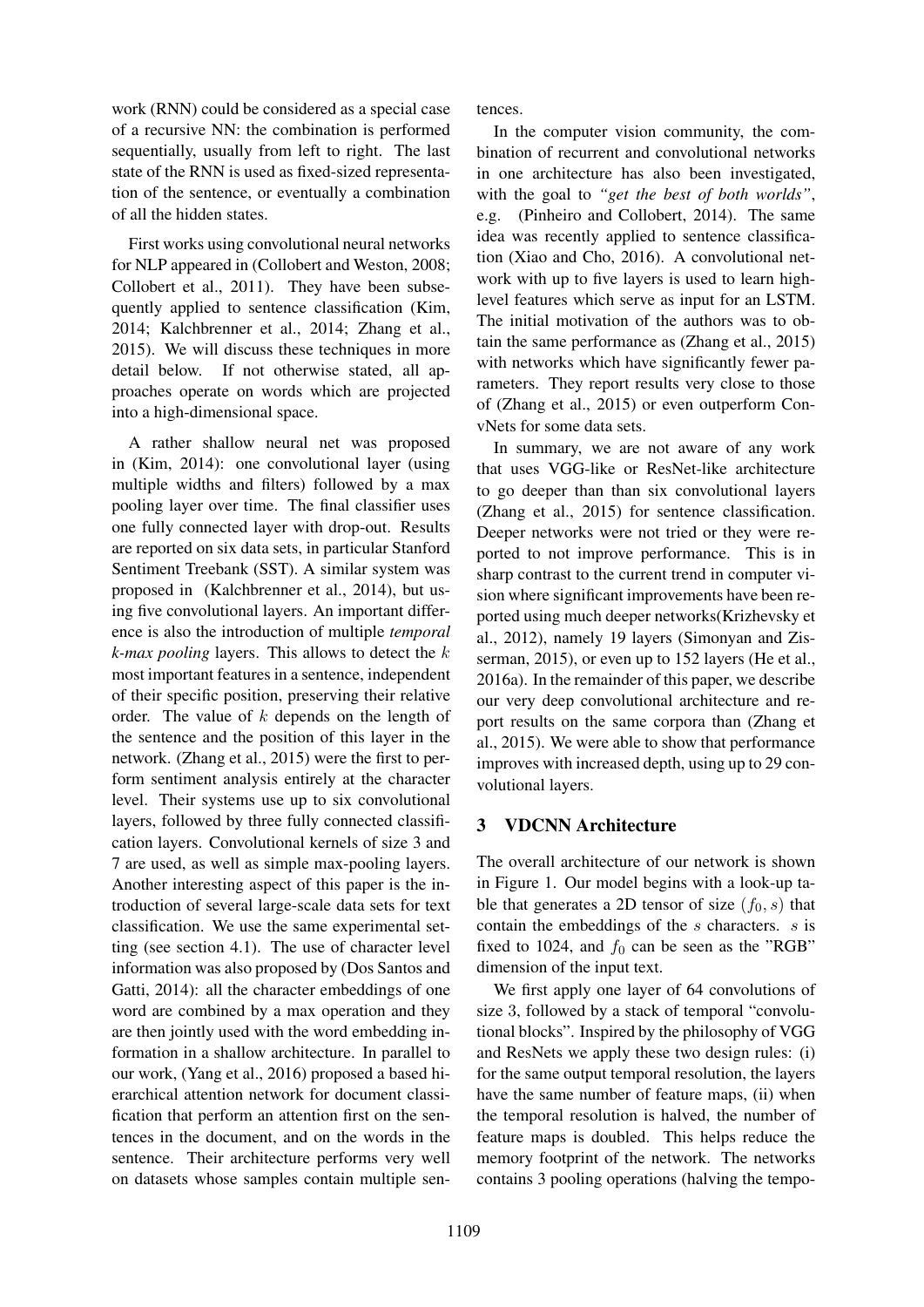

Figure 1: VDCNN architecture.

ral resolution each time by 2), resulting in 3 levels of 128, 256 and 512 feature maps (see Figure 1). The output of these convolutional blocks is a tensor of size  $512 \times s_d$ , where  $s_d = \frac{s}{2i}$  $\frac{s}{2^p}$  with  $p=3$ the number of down-sampling operations. At this level of the convolutional network, the resulting tensor can be seen as a high-level representation of the input text. Since we deal with padded input text of fixed size,  $s_d$  is constant. However, in the case of variable size input, the convolutional encoder provides a representation of the input text that depends on its initial length s. Representations of a text as a set of vectors of variable size can be valuable namely for neural machine translation, in particular when combined with an attention model. In Figure 1, temporal convolutions with kernel size 3 and X feature maps are denoted "3, Temp Conv, X", fully connected layers which are linear projections (matrix of size  $I \times O$  are denoted "fc(I, 0)" and "3-max" pooling, stride 2" means temporal maxpooling with kernel size 3 and stride 2.

Most of the previous applications of ConvNets to NLP use an architecture which is rather shallow (up to 6 convolutional layers) and combines convolutions of different sizes, e.g. spanning 3, 5 and 7 tokens. This was motivated by the fact that convolutions extract  $n$ -gram features over tokens and that different n-gram lengths are needed to model short- and long-span relations. In this work, we propose to create instead an architecture which uses many layers of small convolutions (size 3). Stacking 4 layers of such convolutions results in a span of 9 tokens, but the network can learn by itself how to best combine these different *"3-gram features"* in a deep hierarchical manner. Our architecture can be in fact seen as a temporal adaptation of the VGG network (Simonyan and Zisserman, 2015). We have also investigated the same kind of *"ResNet shortcut"* connections as in (He et al., 2016a), namely identity and  $1 \times 1$  convolutions (see Figure 1).

For the classification tasks in this work, the temporal resolution of the output of the convolution blocks is first down-sampled to a fixed dimension using  $k$ -max pooling. By these means, the network extracts the  $k$  most important features, independently of the position they appear in the sentence. The  $512 \times k$  resulting features are transformed into a single vector which is the input to a three layer fully connected classifier with ReLU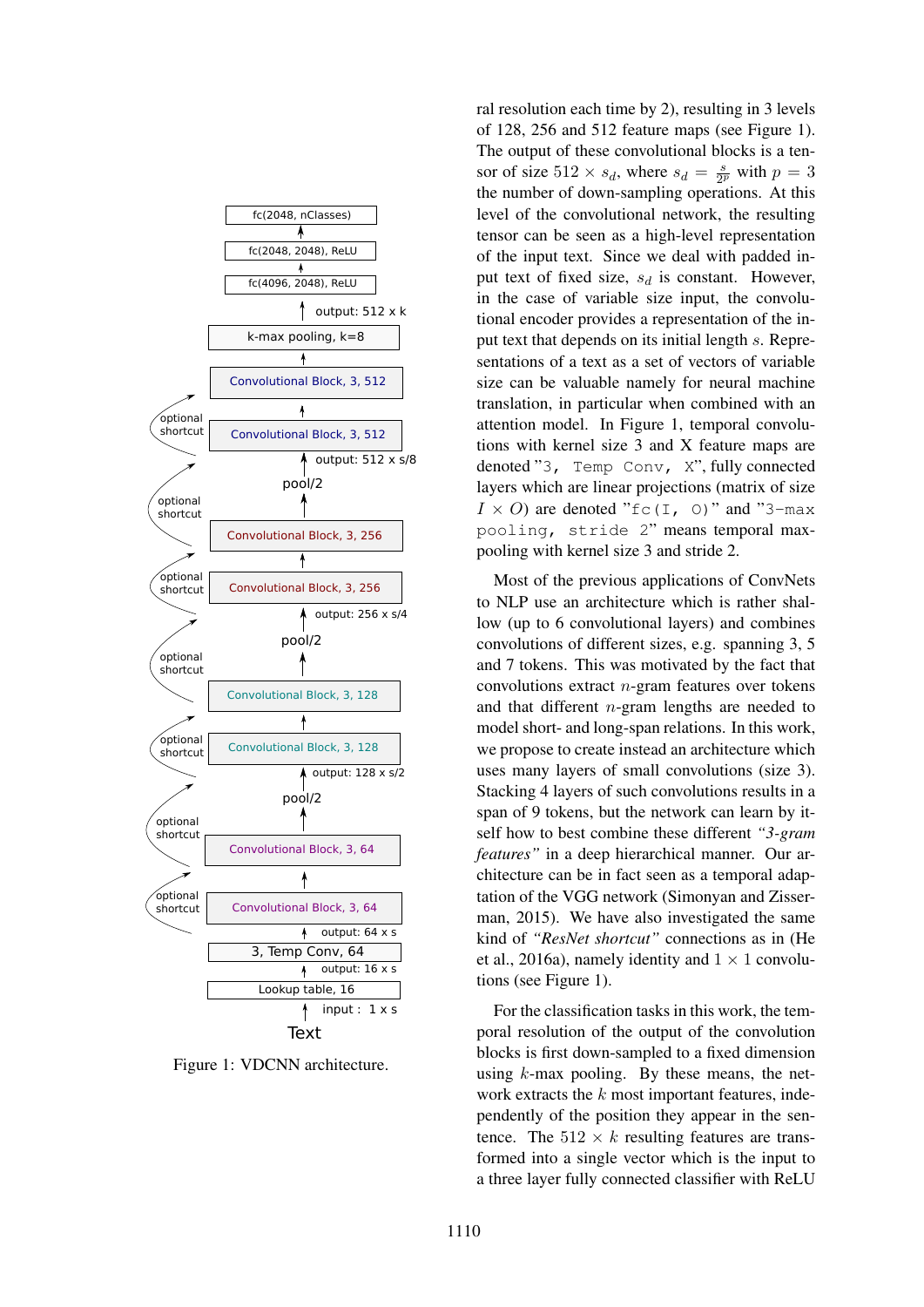

Figure 2: Convolutional block.

hidden units and softmax outputs. The number of output neurons depends on the classification task, the number of hidden units is set to 2048, and  $k$ to 8 in all experiments. We do not use drop-out with the fully connected layers, but only temporal batch normalization after convolutional layers to regularize our network.

#### Convolutional Block

Each convolutional block (see Figure 2) is a sequence of two convolutional layers, each one followed by a temporal BatchNorm (Ioffe and Szegedy, 2015) layer and an ReLU activation. The kernel size of all the temporal convolutions is 3, with padding such that the temporal resolution is preserved (or halved in the case of the convolutional pooling with stride 2, see below). Steadily increasing the depth of the network by adding more convolutional layers is feasible thanks to the limited number of parameters of very small convolutional filters in all layers. Different depths of the overall architecture are obtained by varying the number of convolutional blocks in between the pooling layers (see table 2). Temporal batch normalization applies the same kind of regularization as batch normalization except that the activations in a mini-batch are jointly normalized over temporal (instead of spatial) locations. So, for a mini-batch of size  $m$  and feature maps of temporal size s, the sum and the standard deviations related to the BatchNorm algorithm are taken over  $|\mathcal{B}| = m \cdot s$  terms.

We explore three types of down-sampling between blocks  $K_i$  and  $K_{i+1}$  (Figure 1):

(i) The first convolutional layer of  $K_{i+1}$  has stride 2 (ResNet-like).

| Depth:            | y                           | 17 | 29 | 19 |
|-------------------|-----------------------------|----|----|----|
| conv block 512    | $\mathcal{D}_{\mathcal{L}}$ |    |    | 6  |
| conv block 256    | $\mathcal{D}_{\mathcal{L}}$ | 4  |    | 10 |
| cony block 128    | $\mathcal{D}_{\mathcal{L}}$ |    | 10 | 16 |
| cony block 64     | $\mathcal{D}_{\cdot}$       |    | 10 | 16 |
| First conv. layer |                             |    |    |    |
| #params [in M]    | 22                          | 43 | 46 | 78 |

Table 2: Number of conv. layers per depth.

- (ii)  $K_i$  is followed by a k-max pooling layer where  $k$  is such that the resolution is halved (Kalchbrenner et al., 2014).
- (iii)  $K_i$  is followed by max-pooling with kernel size 3 and stride 2 (VGG-like).

All these types of pooling reduce the temporal resolution by a factor 2. At the final convolutional layer, the resolution is thus  $s_d$ .

In this work, we have explored four depths for our networks: 9, 17, 29 and 49, which we define as being the number of convolutional layers. The depth of a network is obtained by summing the number of blocks with 64, 128, 256 and 512 filters, with each block containing two convolutional layers. In Figure 1, the network has 2 blocks of each type, resulting in a depth of  $2 \times (2 + 2 + 2 + 2) = 16$ . Adding the very first convolutional layer, this sums to a depth of 17 convolutional layers. The depth can thus be increased or decreased by adding or removing convolutional blocks with a certain number of filters. The best configurations we observed for depths 9, 17, 29 and 49 are described in Table 2. We also give the number of parameters of all convolutional layers.

#### 4 Experimental evaluation

#### 4.1 Tasks and data

In the computer vision community, the availability of large data sets for object detection and image classification has fueled the development of new architectures. In particular, this made it possible to compare many different architectures and to show the benefit of very deep convolutional networks. We present our results on eight freely available large-scale data sets introduced by (Zhang et al., 2015) which cover several classification tasks such as sentiment analysis, topic classification or news categorization (see Table 3). The number of training examples varies from 120k up to 3.6M, and the number of classes is comprised between 2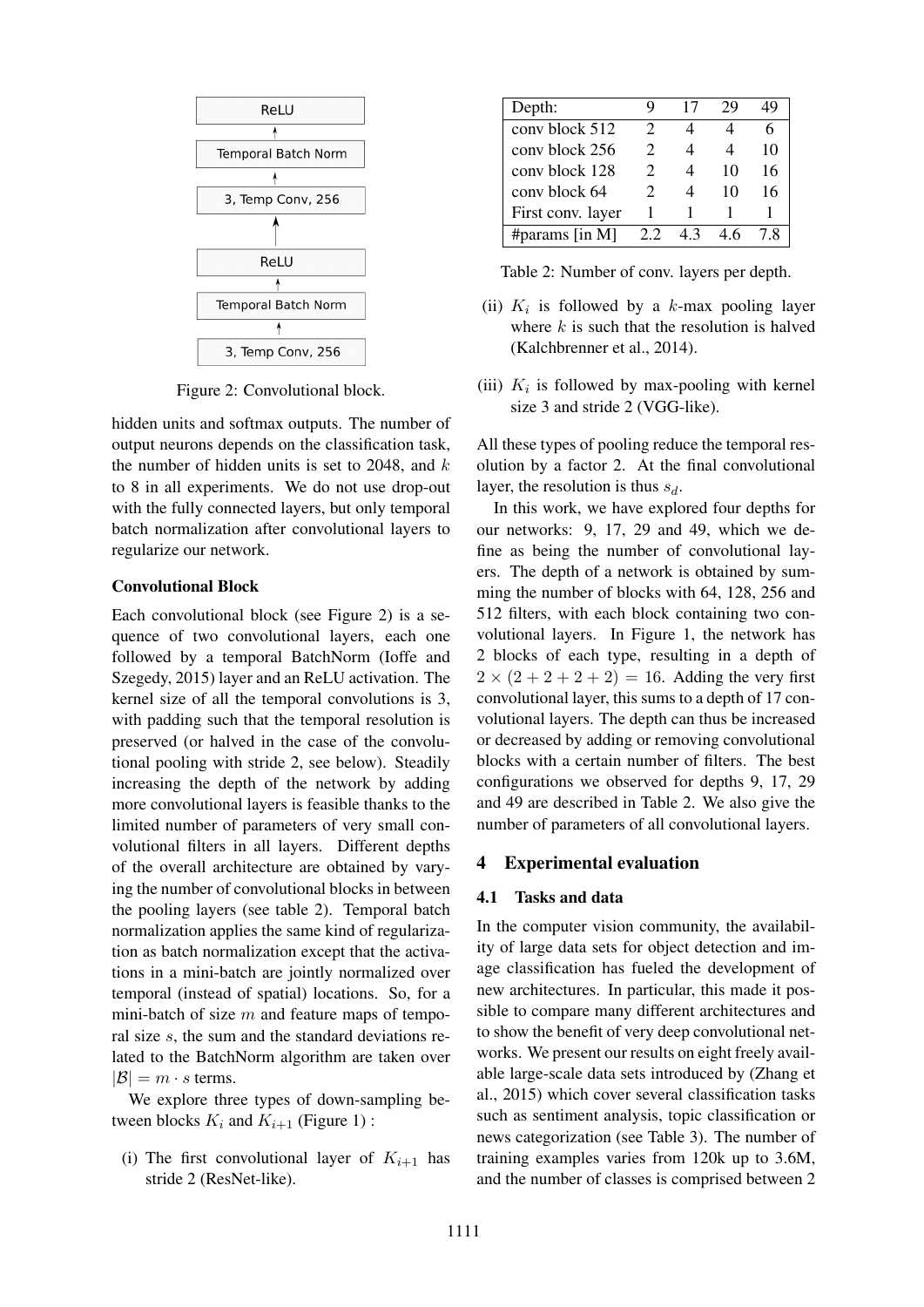| Data set                      | #Train           | #Test           |    | #Classes Classification Task |
|-------------------------------|------------------|-----------------|----|------------------------------|
| AG's news                     | 120k             | 7.6k            | 4  | English news categorization  |
| Sogou news                    | 450k             | 60k             | 5  | Chinese news categorization  |
| <b>DBPedia</b>                | 560k             | 70k             | 14 | Ontology classification      |
| <b>Yelp Review Polarity</b>   | 560 <sub>k</sub> | 38k             | 2  | Sentiment analysis           |
| Yelp Review Full              | 650k             | 50 <sub>k</sub> | 5  | Sentiment analysis           |
| Yahoo! Answers                | 1 400k           | 60k             | 10 | Topic classification         |
| <b>Amazon Review Full</b>     | 3 000k           | 650k            | 5  | Sentiment analysis           |
| <b>Amazon Review Polarity</b> | 3 600k           | 400k            |    | Sentiment analysis           |

Table 3: Large-scale text classification data sets used in our experiments. See (Zhang et al., 2015) for a detailed description.

and 14. This is considerably lower than in computer vision (e.g. 1 000 classes for ImageNet). This has the consequence that each example induces less gradient information which may make it harder to train large architectures. It should be also noted that some of the tasks are very ambiguous, in particular sentiment analysis for which it is difficult to clearly associate fine grained labels. There are equal numbers of examples in each class for both training and test sets. The reader is referred to (Zhang et al., 2015) for more details on the construction of the data sets. Table 4 summarizes the best published results on these corpora we are aware of. We do not use "Thesaurus data augmentation" or any other preprocessing, except lower-casing. Nevertheless, we still outperform the best convolutional neural networks of (Zhang et al., 2015) for all data sets. The main goal of our work is to show that it is possible and beneficial to train very deep convolutional networks as text encoders. Data augmentation may improve our results even further. We will investigate this in future research.

## 4.2 Common model settings

The following settings have been used in all our experiments. They were found to be best in initial experiments. Following (Zhang et al., 2015), all processing is done at the character level which is the atomic representation of a sentence, same as pixels for images. The dictionary consists of the following characters "abcdefghijklmnopqrstuvwxyz0123456  $789-$ , ;  $.$ !?:'"/|  $\#$ \$%^&\* ` ` +=<>()[] $\}$ '' plus a special padding, space and unknown token which add up to a total of 69 tokens. The input text is padded to a fixed size of 1014, larger text are truncated. The character embedding is

of size 16. Training is performed with SGD, using a mini-batch of size 128, an initial learning rate of 0.01 and momentum of 0.9. We follow the same training procedure as in (Zhang et al., 2015). We initialize our convolutional layers following (He et al., 2015). One epoch took from 24 minutes to 2h45 for depth 9, and from 50 minutes to 7h (on the largest datasets) for depth 29. It took between 10 to 15 epoches to converge. The implementation is done using Torch 7. All experiments are performed on a single NVidia K40 GPU. Unlike previous research on the use of ConvNets for text processing, we use temporal batch norm without dropout.

## 4.3 Experimental results

In this section, we evaluate several configurations of our model, namely three different depths and three different pooling types (see Section 3). Our main contribution is a thorough evaluation of networks of increasing depth using an architecture with small temporal convolution filters with different types of pooling, which shows that a significant improvement on the state-of-the-art configurations can be achieved on text classification tasks by pushing the depth to 29 convolutional layers.

Our deep architecture works well on big data sets in particular, even for small depths. Table 5 shows the test errors for depths 9, 17 and 29 and for each type of pooling : convolution with stride 2, k-max pooling and temporal max-pooling. For the smallest depth we use (9 convolutional layers), we see that our model already performs better than Zhang's convolutional baselines (which includes 6 convolutional layers and has a different architecture) on the biggest data sets : Yelp Full, Yahoo Answers and Amazon Full and Polarity. The most important decrease in classification error can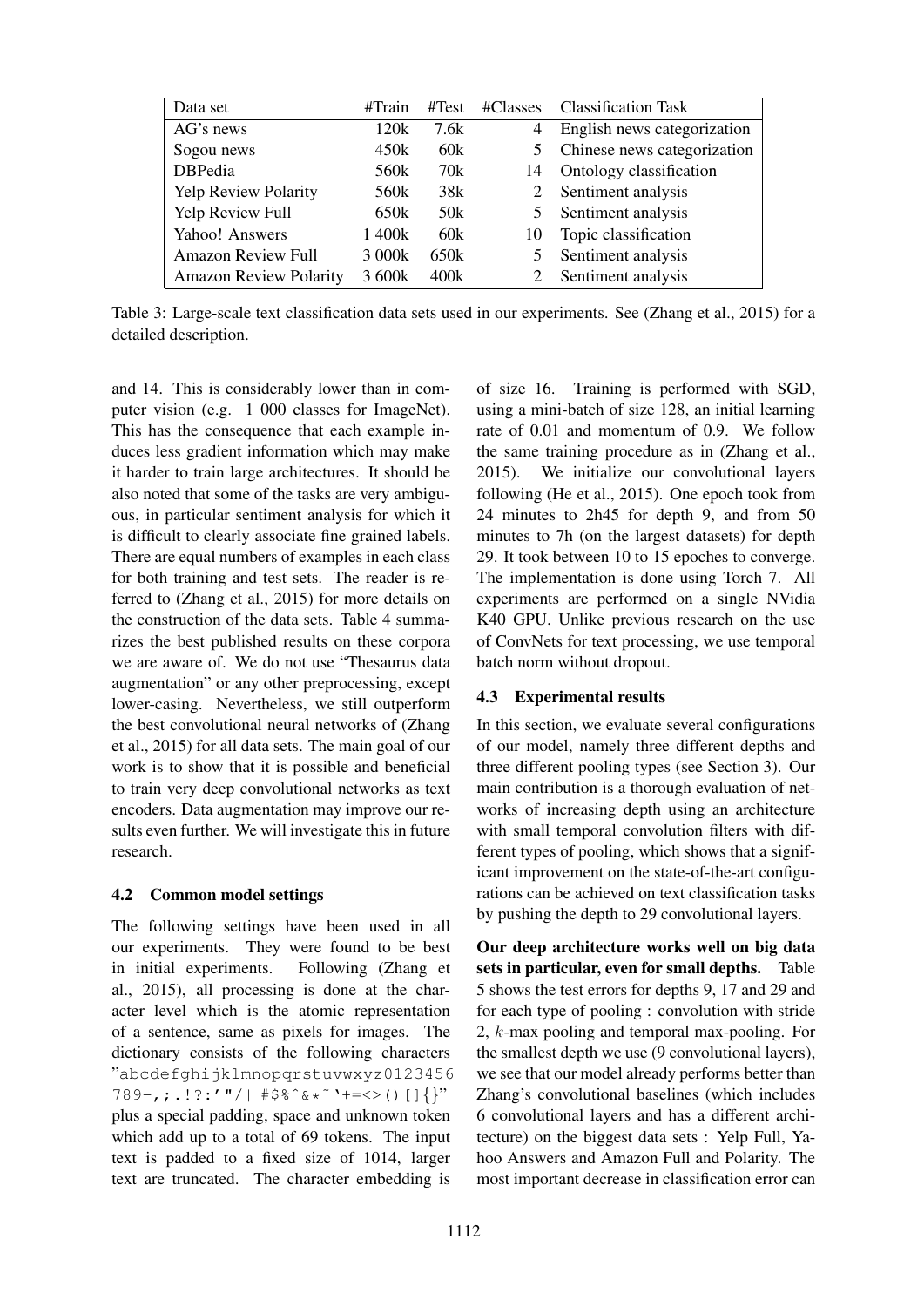| Corpus: | AG                       | Sogou                    | DBP.                     | Yelp P.                  | Yelp F.                  | Yah. A.  |          | Amz. F. Amz. P. $\vert$  |
|---------|--------------------------|--------------------------|--------------------------|--------------------------|--------------------------|----------|----------|--------------------------|
| Method  |                          | n-TFIDF n-TFIDF n-TFIDF  |                          | ngrams                   | Conv                     | Conv+RNN | Conv     | Conv                     |
| Author  | [Zhang]                  | [Zhang]                  | [Zhang]                  | [Zhang]                  | [Zhang]                  | [Xiao]   | [Zhang]  | [Zhang]                  |
| Error   | 7.64                     | 2.81                     | 1.31                     | 4.36                     | $37.95*$                 | 28.26    | $40.43*$ | $4.93*$                  |
| [Yang]  | $\overline{\phantom{0}}$ | $\overline{\phantom{0}}$ | $\overline{\phantom{0}}$ | $\overline{\phantom{0}}$ | $\overline{\phantom{0}}$ | 24.2     | 36.4     | $\overline{\phantom{0}}$ |

Table 4: Best published results from previous work. Zhang et al. (2015) best results use a Thesaurus data augmentation technique (marked with an ∗ ). Yang et al. (2016)'s hierarchical methods is particularly adapted to datasets whose samples contain multiple sentences.

| Depth | Pooling          | AG    |      |      | Sogou DBP. Yelp P. | Yelp F. |       | Yah. A. Amz. F. | Amz. P. |
|-------|------------------|-------|------|------|--------------------|---------|-------|-----------------|---------|
| 9     | Convolution      | 10.17 | 4.22 | 1.64 | 5.01               | 37.63   | 28.10 | 38.52           | 4.94    |
| 9     | KMaxPooling 9.83 |       | 3.58 | 1.56 | 5.27               | 38.04   | 28.24 | 39.19           | 5.69    |
| 9     | MaxPooling       | 9.17  | 3.70 | 1.35 | 4.88               | 36.73   | 27.60 | 37.95           | 4.70    |
| 17    | Convolution      | 9.29  | 3.94 | 1.42 | 4.96               | 36.10   | 27.35 | 37.50           | 4.53    |
| 17    | KMaxPooling      | 9.39  | 3.51 | 1.61 | 5.05               | 37.41   | 28.25 | 38.81           | 5.43    |
| 17    | MaxPooling       | 8.88  | 3.54 | 1.40 | 4.50               | 36.07   | 27.51 | 37.39           | 4.41    |
| 29    | Convolution      | 9.36  | 3.61 | 1.36 | 4.35               | 35.28   | 27.17 | 37.58           | 4.28    |
| 29    | KMaxPooling      | 8.67  | 3.18 | 1.41 | 4.63               | 37.00   | 27.16 | 38.39           | 4.94    |
| 29    | MaxPooling       | 8.73  | 3.36 | 1.29 | 4.28               | 35.74   | 26.57 | 37.00           | 4.31    |

Table 5: Testing error of our models on the 8 data sets. No data preprocessing or augmentation is used.

be observed on the largest data set Amazon Full which has more than 3 Million training samples. We also observe that for a small depth, temporal max-pooling works best on all data sets.

Depth improves performance. As we increase the network depth to 17 and 29, the test errors decrease on all data sets, for all types of pooling (with 2 exceptions for 48 comparisons). Going from depth 9 to 17 and 29 for Amazon Full reduces the error rate by 1% absolute. Since the test is composed of 650K samples, 6.5K more test samples have been classified correctly. These improvements, especially on large data sets, are significant and show that increasing the depth is useful for text processing. Overall, compared to previous state-of-the-art, our best architecture with depth 29 and max-pooling has a test error of 37.0 compared to 40.43%. This represents a gain of 3.43% absolute accuracy. The significant improvements which we obtain on all data sets compared to Zhang's convolutional models do not include any data augmentation technique.

Max-pooling performs better than other pooling types. In terms of pooling, we can also see that max-pooling performs best overall, very close to convolutions with stride 2, but both are significantly superior to  $k$ -max pooling.

Both pooling mechanisms perform a max operation which is local and limited to three consecutive tokens, while  $k$ -max polling considers the whole sentence at once. According to our experiments, it seems to hurt performance to perform this type of max operation at intermediate layers (with the exception of the smallest data sets).

Our models outperform state-of-the-art ConvNets. We obtain state-of-the-art results for all data sets, except AG's news and Sogou news which are the smallest ones. However, with our very deep architecture, we get closer to the stateof-the-art which are ngrams TF-IDF for these data sets and significantly surpass convolutional models presented in (Zhang et al., 2015). As observed in previous work, differences in accuracy between shallow (TF-IDF) and deep (convolutional) models are more significant on large data sets, but we still perform well on small data sets while getting closer to the non convolutional state-of-the-art results on small data sets. The very deep models even perform as well as ngrams and ngrams-TF-IDF respectively on the sentiment analysis task of Yelp Review Polarity and the ontology classification task of the DBPedia data set. Results of Yang et al. (only on Yahoo Answers and Amazon Full) outperform our model on the Yahoo Answers dataset, which is probably linked to the fact that their model is task-specific to datasets whose samples that contain multiple sentences like (question, answer). They use a hierarchical attention mecha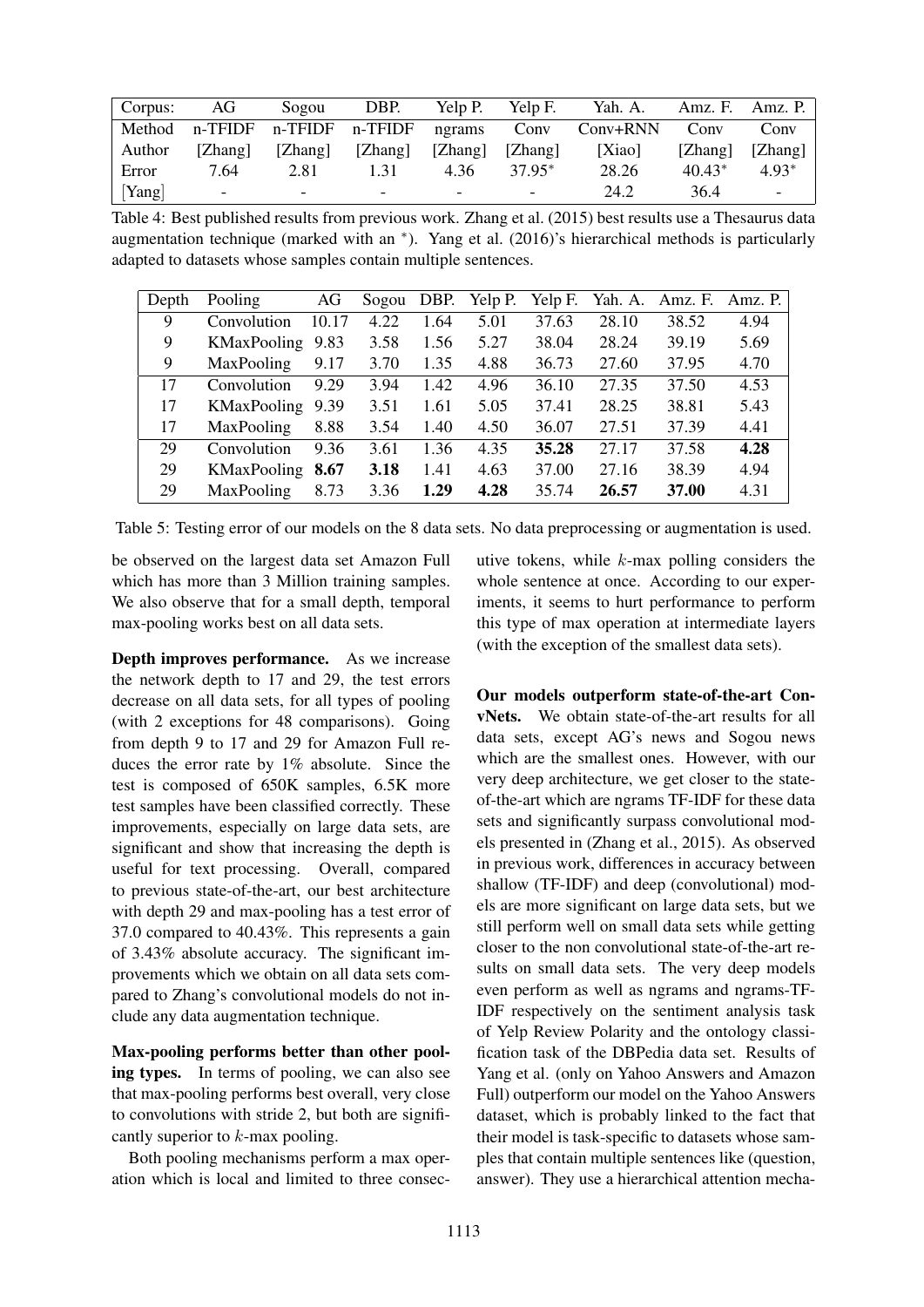nism that apply very well to documents (with multiple sentences).

Going even deeper degrades accuracy. Shortcut connections help reduce the degradation. As described in (He et al., 2016a), the gain in accuracy due to the the increase of the depth is limited when using standard ConvNets. When the depth increases too much, the accuracy of the model gets saturated and starts degrading rapidly. This *degradation* problem was attributed to the fact that very deep models are harder to optimize. The gradients which are backpropagated through the very deep networks vanish and SGD with momentum is not able to converge to a correct minimum of the loss function. To overcome this degradation of the model, the *ResNet model* introduced shortcut connections between convolutional blocks that allow the gradients to flow more easily in the network (He et al., 2016a).

We evaluate the impact of shortcut connections by increasing the number of convolutions to 49 layers. We present an adaptation of the ResNet model to the case of temporal convolutions for text (see Figure 1). Table 6 shows the evolution of the test errors on the Yelp Review Full data set with or without shortcut connections. When looking at the column "without shortcut", we observe the same degradation problem as in the original ResNet article: when going from 29 to 49 layers, the test error rate increases from 35.28 to 37.41 (while the training error goes up from 29.57 to 35.54). When using shortcut connections, we observe improved results when the network has 49 layers: both the training and test errors go down and the network is less prone to underfitting than it was without shortcut connections.

While shortcut connections give better results when the network is very deep (49 layers), we were not able to reach state-of-the-art results with them. We plan to further explore adaptations of residual networks to temporal convolutions as we think this a milestone for going deeper in NLP. Residual units (He et al., 2016a) better adapted to the text processing task may help for training even deeper models for text processing, and is left for future research.

Exploring these models on text classification tasks with more classes sounds promising. Note that one of the most important difference between the classification tasks discussed in this

| depth | without shortcut with shortcut |       |
|-------|--------------------------------|-------|
| Q     | 37.63                          | 40.27 |
| 17    | 36.10                          | 39.18 |
| 29    | 35.28                          | 36.01 |
| 19    | 37.41                          | 36.15 |

Table 6: Test error on the Yelp Full data set for all depths, with or without residual connections.

work and ImageNet is that the latter deals with 1000 classes and thus much more information is back-propagated to the network through the gradients. Exploring the impact of the depth of temporal convolutional models on categorization tasks with hundreds or thousands of classes would be an interesting challenge and is left for future research.

# 5 Conclusion

We have presented a new architecture for NLP which follows two design principles: 1) operate at the lowest atomic representation of text, i.e. characters, and 2) use a deep stack of local operations, i.e. convolutions and max-pooling of size 3, to learn a high-level hierarchical representation of a sentence. This architecture has been evaluated on eight freely available large-scale data sets and we were able to show that increasing the depth up to 29 convolutional layers steadily improves performance. Our models are much deeper than previously published convolutional neural networks and they outperform those approaches on all data sets. To the best of our knowledge, this is the first time that the *"benefit of depths"* was shown for convolutional neural networks in NLP.

Eventhough text follows human-defined rules and images can be seen as raw signals of our environment, images and small texts have similar properties. Texts are also compositional for many languages. Characters combine to form n-grams, stems, words, phrase, sentences etc. These similar properties make the comparison between computer vision and natural language processing very profitable and we believe future research should invest into making text processing models deeper. Our work is a first attempt towards this goal.

In this paper, we focus on the use of very deep convolutional neural networks for sentence classification tasks. Applying similar ideas to other sequence processing tasks, in particular neural machine translation is left for future research. It needs to be investigated whether these also benefit from having deeper convolutional encoders.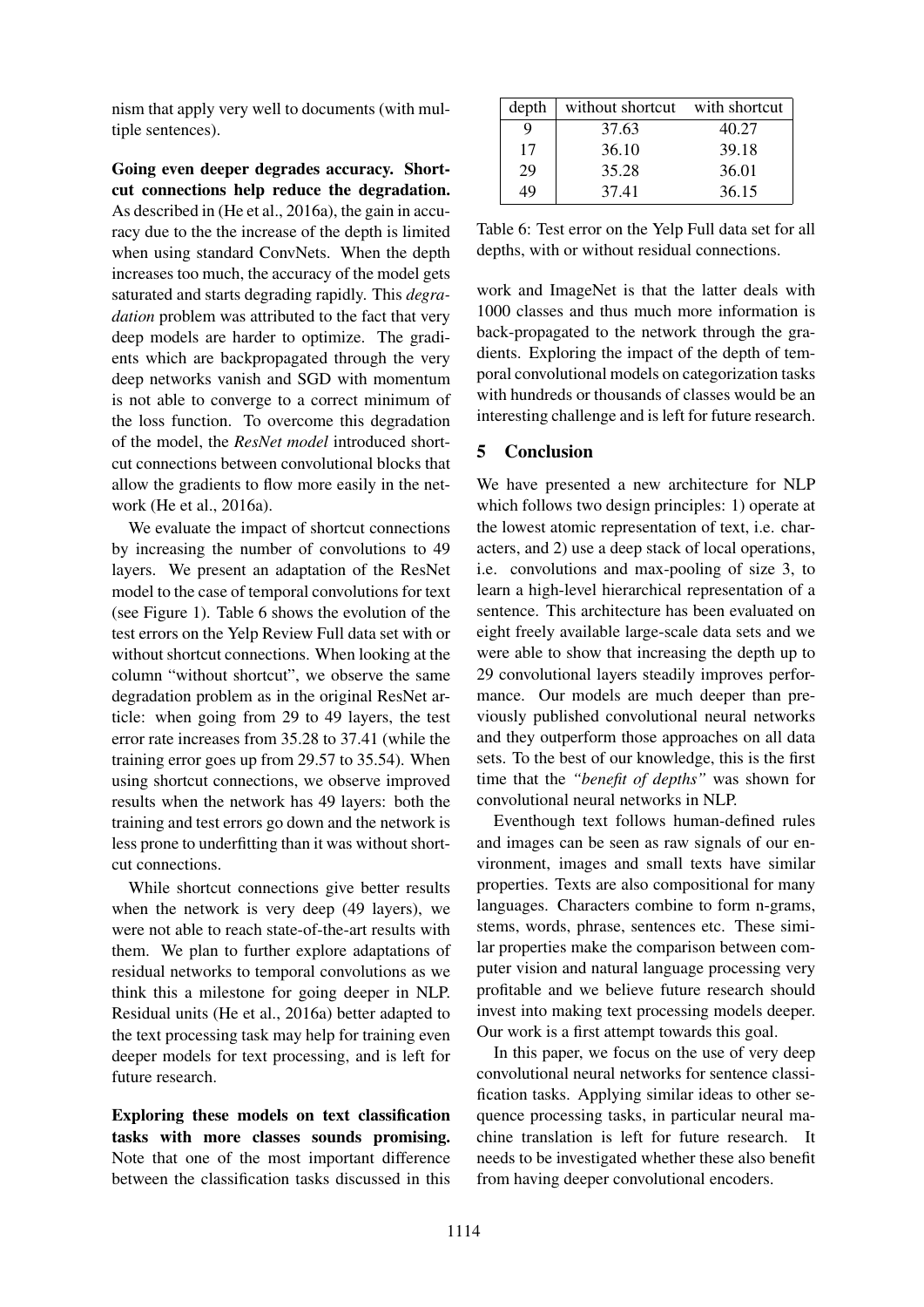#### References

- Yoshua Bengio, Rejean Ducharme, and Pascal Vincent. 2001. A neural probabilistic language model. In *NIPS*, volume 13, pages 932–938, Vancouver, British Columbia, Canada.
- Yoshua Bengio, Rejean Ducharme, Pascal Vincent, and ´ Christian Jauvin. 2003. A neural probabilistic language model. *Journal of machine learning research*, 3(Feb):1137–1155.
- Ronan Collobert and Jason Weston. 2008. A unified architecture for natural language processing: deep neural networks with multitask learning. In *ICML*, pages 160–167, Helsinki, Finland.
- Ronan Collobert, Jason Weston Lon Bottou, M. Karlen, K. Kavukcuoglu, and P. Kuksa. 2011. Natural language processing (almost) from scratch. *JMLR*, pages 2493–2537.
- Cícero Nogueira Dos Santos and Maira Gatti. 2014. Deep convolutional neural networks for sentiment analysis of short texts. In *COLING*, pages 69–78, Dublin, Ireland.
- Kaiming He, Xiangyu Zhang, Shaoqing Ren, and Jian Sun. 2015. Delving deep into rectifiers: Surpassing human-level performance on imagenet classification. In *Proceedings of the IEEE international conference on computer vision*, pages 1026–1034, Santiago, Chile.
- Kaiming He, Xiangyu Zhang, Shaoqing Ren, and Jian Sun. 2016a. Deep residual learning for image recognition. In *Proceedings of the IEEE Conference on Computer Vision and Pattern Recognition*, pages 770–778, Las Vegas, Nevada, USA.
- Kaiming He, Xiangyu Zhang, Shaoqing Ren, and Jian Sun. 2016b. Identity mappings in deep residual networks. In *European Conference on Computer Vision*, pages 630–645, Amsterdam, Netherlands. Springer.
- Sepp Hochreiter and Jürgen Schmidhuber. 1997. Long short-term memory. *Neural computation*, 9(8):1735–1780.
- Sergey Ioffe and Christian Szegedy. 2015. Batch normalization: Accelerating deep network training by reducing internal covariate shift. In *ICML*, pages 448–456, Lille, France.
- Nal Kalchbrenner, Edward Grefenstette, and Phil Blunsom. 2014. A convolutional neural network for modelling sentences. In *Proceedings of the 52nd Annual Meeting of the Association for Computational Linguistics*, pages 655–665, Baltimore, Maryland, USA.
- Yoon Kim. 2014. Convolutional neural networks for sentence classification. In *Proceedings of the 2014 Conference on Empirical Methods in Natural Language Processing (EMNLP)*, pages 1746–1751,

Doha, Qatar. Association for Computational Linguistics.

- Alex Krizhevsky, Ilya Sutskever, and Geoffrey E Hinton. 2012. Imagenet classification with deep convolutional neural networks. In *Advances in neural information processing systems*, pages 1097–1105, Lake Tahoe, California, USA.
- Yann LeCun, Léon Bottou, Yoshua Bengio, and Patrick Haffner. 1998. Gradient-based learning applied to document recognition. *Proceedings of the IEEE*, 86(11):2278–2324.
- David G Lowe. 2004. Distinctive image features from scale-invariant keypoints. *International journal of computer vision*, 60(2):91–110.
- Pedro HO Pinheiro and Ronan Collobert. 2014. Recurrent convolutional neural networks for scene labeling. In *ICML*, pages 82–90, Beijing, China.
- Rico Sennrich, Barry Haddow, and Alexandra Birch. 2016. Neural machine translation of rare words with subword units. pages 1715–1725.
- Karen Simonyan and Andrew Zisserman. 2015. Very deep convolutional networks for large-scale image recognition. In *ICLR*, San Diego, California, USA.
- Richard Socher, Jeffrey Pennington, Eric H Huang, Andrew Y Ng, and Christopher D Manning. 2011. Semi-supervised recursive autoencoders for predicting sentiment distributions. In *Proceedings of the conference on empirical methods in natural language processing*, pages 151–161, Edinburgh, UK. Association for Computational Linguistics.
- Martin Sundermeyer, Ralf Schlüter, and Hermann Ney. 2012. Lstm neural networks for language modeling. In *Interspeech*, pages 194–197, Portland, Oregon, USA.
- Ilya Sutskever, Oriol Vinyals, and Quoc V. Le. 2014. Sequence to sequence learning with neural networks. In *NIPS*, pages 3104–3112, Montreal, Canada.
- Yijun Xiao and Kyunghyun Cho. 2016. Efficient character-level document classification by combining convolution and recurrent layers.
- Zichao Yang, Diyi Yang, Chris Dyer, Xiaodong He, Alex Smola, and Eduard Hovy. 2016. Hierarchical attention networks for document classification. In *Proceedings of NAACL-HLT*, pages 1480–1489, San Diego, California, USA.
- Matthew D Zeiler and Rob Fergus. 2014. Visualizing and understanding convolutional networks. In *European conference on computer vision*, pages 818– 833, Zurich, Switzerland. Springer.
- Xiang Zhang and Yann LeCun. 2015. Text understanding from scratch. *arXiv preprint arXiv:1502.01710*.